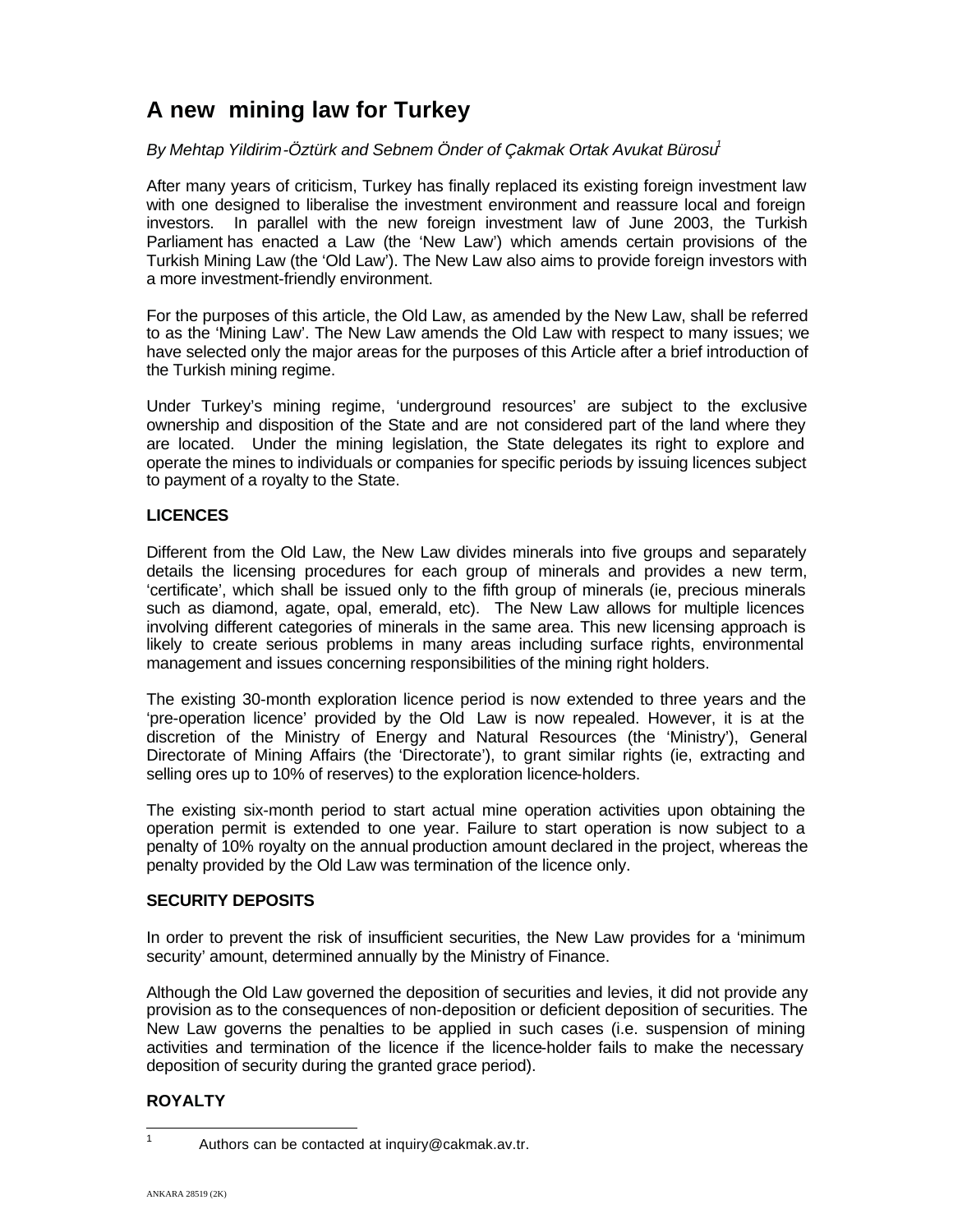Different from the Old Law, the New Law provides for different royalty percentages for different groups of mines. Pursuant to the Old Law, a royalty was collected based on the annual operational gross profit. Royalty will now be collected based on annual total sales. With this amendment, the calculation of a royalty is made simpler, and more practical and beneficial for the State, since calculation of gross profit was previously based on the declaration made by the licence-holder.

In the event that mining activities are conducted within state-owned land, the licence-holder is obliged to pay an additional 30% royalty. This additional payment is imposed as according to the New Law (see Section J.1 below) the licence-holder will not be required to pay for leasing state-owned land for its mining activities

The fees to be paid for utilisation of forest areas are quite high and the New Law aims to protect the rights of licence-holders and avoid multiple payments. The New Law provides that if state-owned land has forest status, then the royalty shall be paid directly to the Forestry General Directorate. For forest areas of more than 5 ha, licence-holders will pay the requisite forest fees but will not be obliged to pay the additional 30% royalty.

## **INCENTIVES**

In the past, mining used to benefit from incentives granted to investments in regions having first priority in national development. The incentives to be granted to mining under the New Law are not clear, since it is stated that the incentives to be granted to mining activities shall be decided by the Council of Ministers. However, it is clear that the first group of minerals (concerning stone quarries) will not, in any event, benefit from any incentives.

The New Law provides a further advantage to the licence-holders of not paying 50% of the royalty if the extracted ores are processed in Turkey to provide an additional value to the Turkish economy.

## **ILLEGAL ORE PRODUCTION**

The New Law aims to clarify the wording of the Old Law, which was subject to misinterpretation. With the amendment, the Mining Law separates the penalties for undeclared production by licence-holders from illegal ore production undertaken without a licence. Accordingly, the New Law aims to provide a system to keep records of the raw material produced and, therefore, avoid illegal production.

## **TEMPORARY SUSPENSION**

The Mining Law now defines 'force majeure' and 'unexpected' events, which form the basis for temporary suspension of mining activities, and leaves less room for the Directorate to interpret the law and to use its discretion in rendering a decision for temporary suspension of a mine due to force majeure events. Additionally, the six-month period (after the expiration of an event causing temporary suspension) in which to resume normal mining activities is now reduced to three months.

## **BORATES**

The Mining Law reserves all provisions of Law No. 2840 concerning the Operation of Boron Salts. All borate minerals are now subject to Law No. 2840, which specifically stipulates that the exploration and operation of boron salts may only be carried out by the State.

## **STONE QUARRIES**

Sand and gravel operations that were subject to a stone-quarry licence are included in the Mining Law. The operation of quarries was subject to a licence issued by the relevant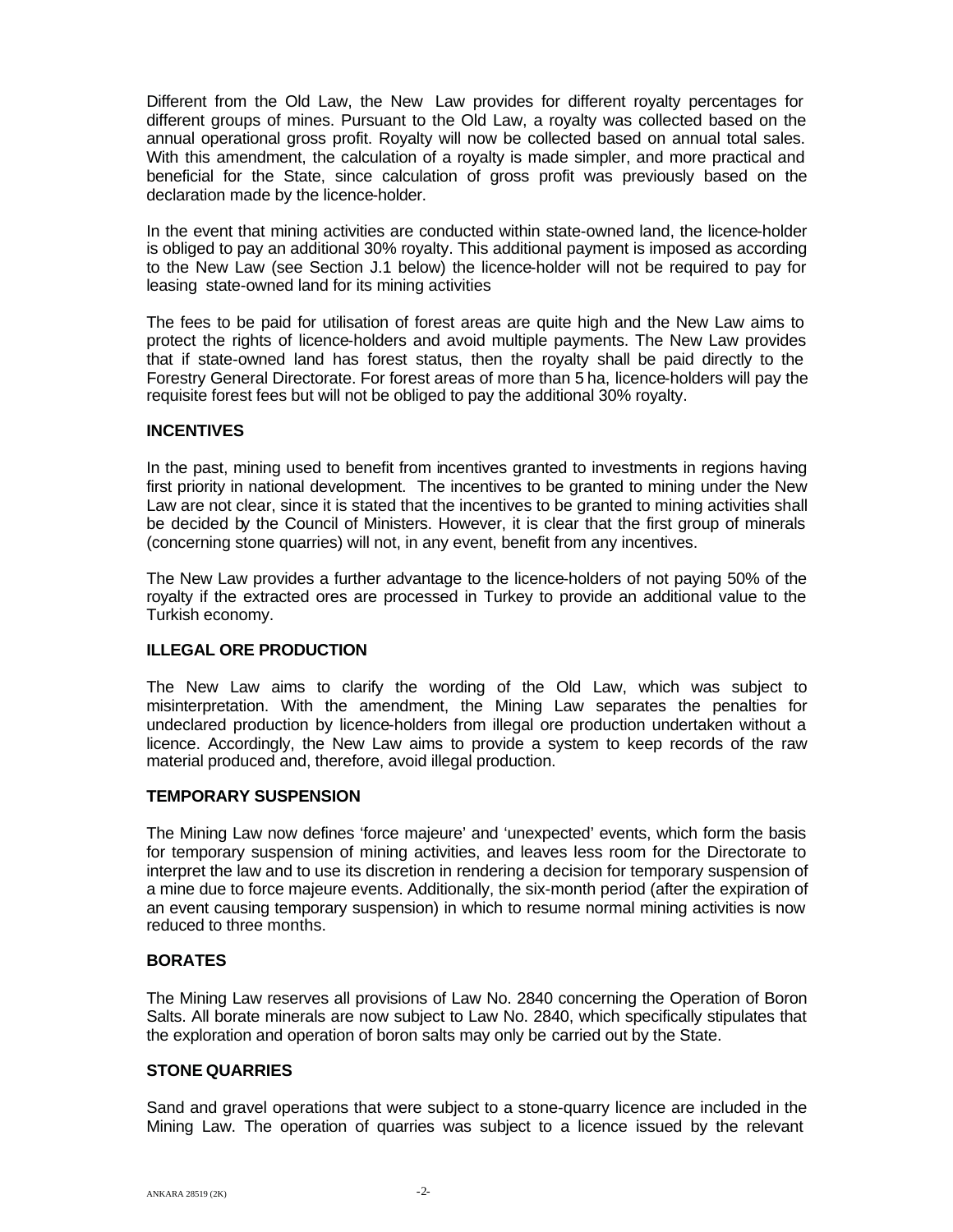governor's office in accordance with the Regulation on Stone Quarries. Such an addition aims for centralisation, which will enable the supervision of licences through a single authority.

#### **ENVIRONMENTAL IMPACT ASSESSMENT**

Mineral exploration activities are no longer subject to an environmental impact assessment report. The New Law also provides that the Ministry of Environment and Forestry shall finalise the environmental impact assessment transactions for other mining activities within three months following the application. Although this amendment aims to shorten the time spent on bureaucratic transactions, the New Law does not provide any remedy for failure to finalise applications within the required time.

## **SURFACE RIGHTS**

It appears that mining activities will no longer be prevented by investments concerning a public benefit. For such purpose the Prime Minister shall form a committee to resolve the disputes. The New Law does not define investments concerning a public benefit but lists examples such as airports, ports, dams, roads and the like.

#### **State-owned lands**

Licence-holders shall have the right to use state-owned lands and lands under the rule of the State free of charge. In other words, licence-holders shall not pay any fee to the State for the state-owned lands that are not allocated for any special purpose. However, as stated previously, mining activities that are conducted within stateowned lands will be subject to an additional 30% royalty.

#### **Expropriation**

The Old Law provided an authority to the Ministry to render decisions concerning public benefit with regard to the expropriation of privately-owned lands for mining purposes. However, the Constitutional Court invalidated the relevant provision. The New Law provides mine licence-holders the right to request from the Ministry the issuance of a 'public benefit' decision and, accordingly, expropriation of privatelyowned lands needed for mining activities. The previous wording of such provision (before the cancellation by the Constitutional Court) provided for expropriation of privately-owned lands only within the licence area. With the proposed amendment, privately-owned lands that are outside the licence area may also be expropriated. When it is determined by the Ministry that such expropriated land is no longer necessary for mining activities, the licence-holder shall return the land to its pervious owner upon receipt of payment (at the market price).

#### **Permits for lands allocated for a certain purpose**

The New Law aims to repeal the limitations set by certain laws and regulations regarding mining activities on allocated lands. The criteria to be applied to mining activities on allocated lands, such as forest and planting areas, national parks, agricultural lands, pastures, protected areas etc, shall be governed by a regulation to be issued by the Ministry after obtaining opinions from the relevant ministries. The regulation is expected to be published within eight months following publication of the New Law. The Regulation's aim is to ease the permitting process in the aforementioned allocated areas, avoid multiple payments and repeal the existing prohibition of mining activities, if any, on such lands. Currently, different laws and regulations govern the permits required for change of allocation purposes of lands within a mine licence area. The New Law, in order to shorten the period and avoid the problems that may restrict mining activities in certain lands, aims to authorise the